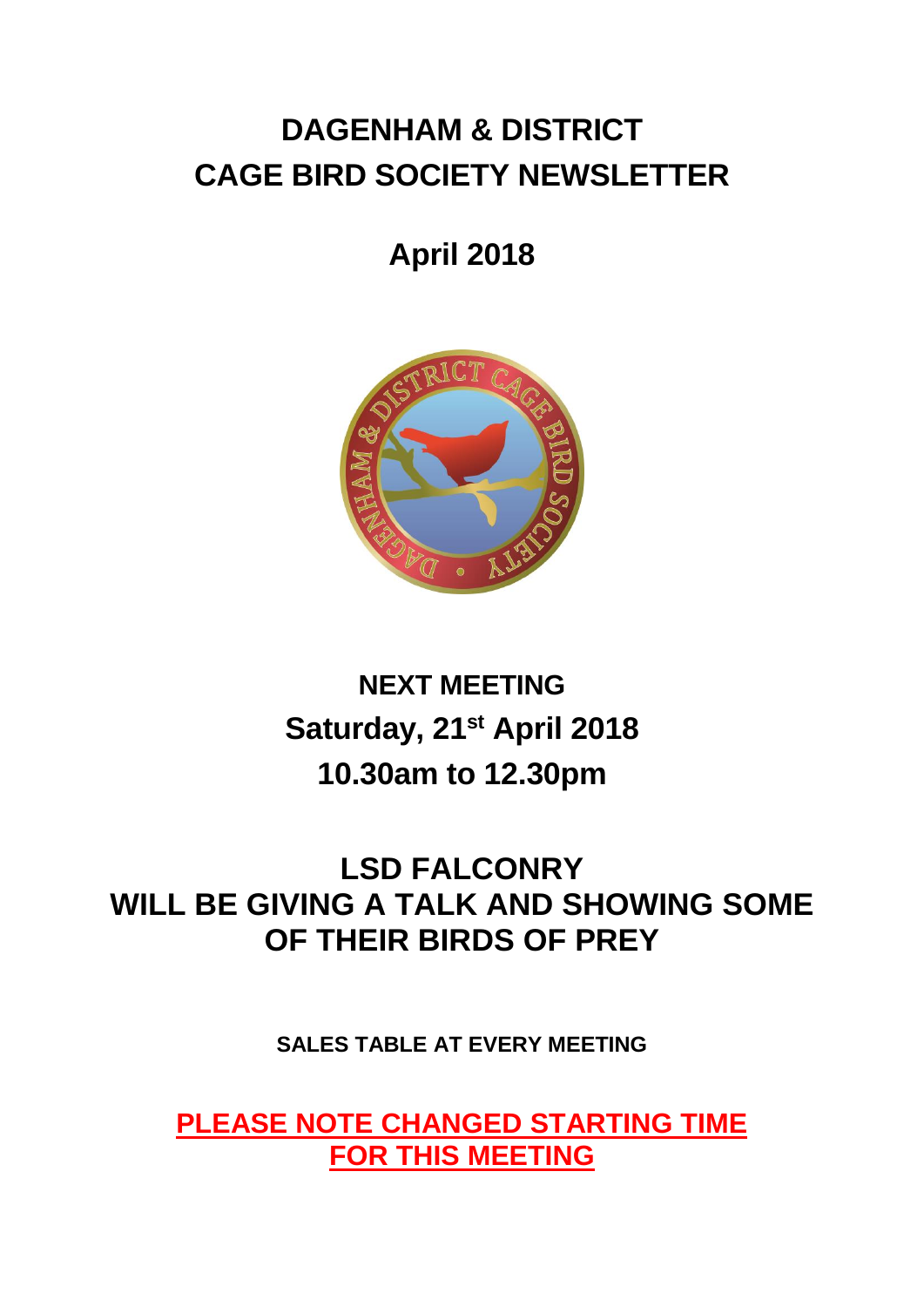#### **Dagenham and District Cage Bird Society Wantz Hall Rainham Road North Dagenham Essex RM10 7DX**

#### **PRESIDENT**

Peter Decort 5 Campbell Close Collier Row Romford, Essex RM1 4SA **01708 750036**

#### **CHAIRMAN**

Barry Johnson

**01708 348330**

#### **TREASURER**

Peter Decort 5 Campbell Close Collier Row Romford, Essex RM1 4SA **01708 750036**

#### **SECRETARY**

Richard Wilson Unit 5 28-30 Fowler Road Hainault, Essex IG6 3UT **07852 959447**

President PETER DECORT Vice President Vacancy Chairman BARRY JOHNSON Vice Chairman Vacancy Secretary RICHARD WILSON Asst. Secretary **Vacancy** Treasure PETER DECORT Publicity & Raffle BARRY & VAL Show Manager STEVE WALLIS Asst. Show Manager Vacancy Show Secretary GEORGE PHILPOT Asst. Show Secretary Vacancy

**Committee Members 2018**

Canteen VAL, BARRY & FRAN

Committee: Dick Lathief, Mick Pegram and Ted Papandreas

**Meetings are held on the third Saturday of the month at 10am to 12pm at Wantz Hall – Rainham Road North – Dagenham – Essex RM10 7DX**

#### **Committee Members' meetings**

**Would officers and committee members please attend these monthly meetings starting from 10am on every meeting day.**

**2018 MEMBERSHIP SUBSCRIPTIONS ARE NOW DUE**

**Subscription rates for the calendar year 2018**

| Single:             | £15.00      |
|---------------------|-------------|
| <b>Partnerships</b> | £20.00      |
| Juniors             | <b>Free</b> |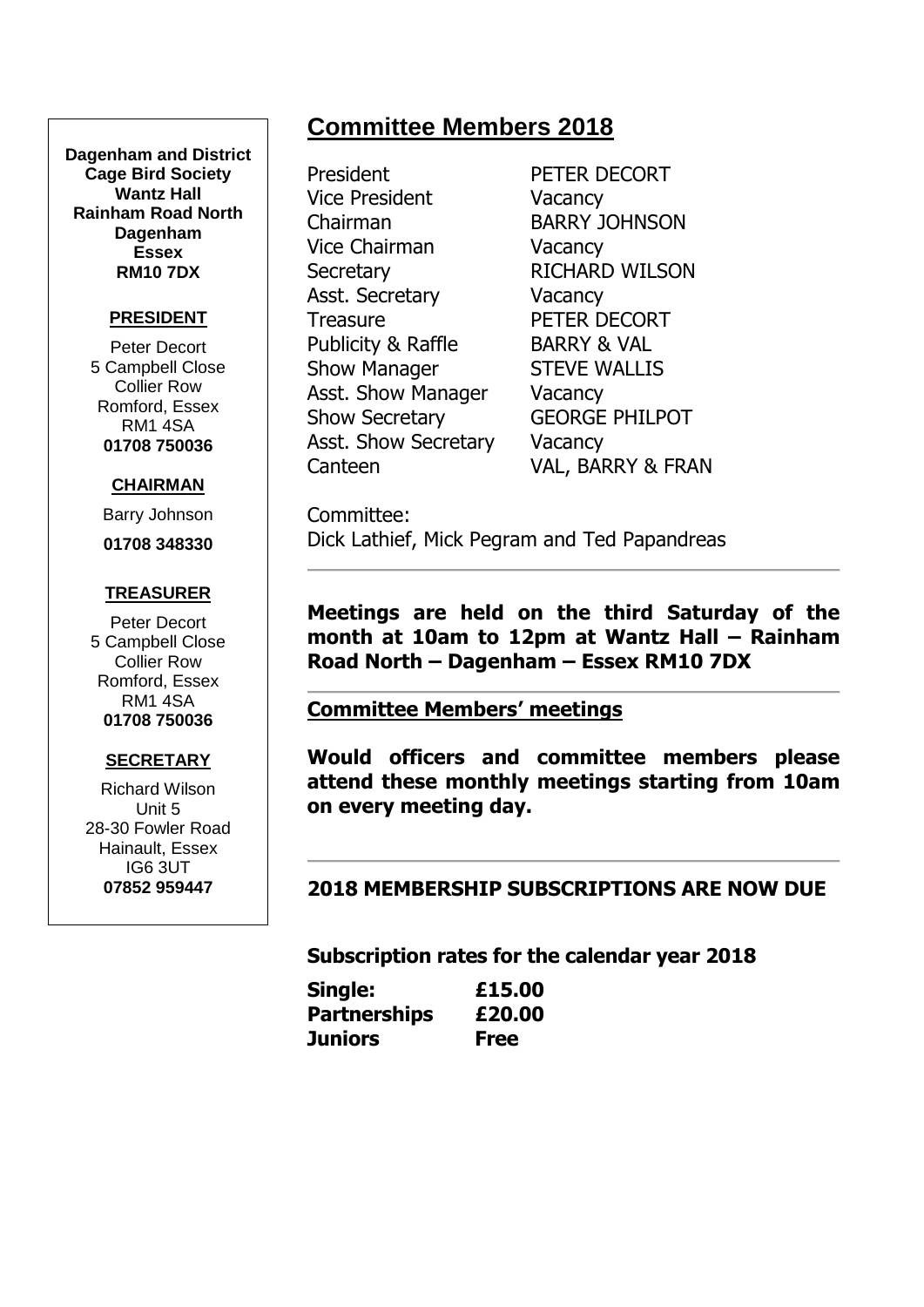## **Forthcoming Meetings**

| SAT 21 <sup>st</sup> Apr 2018 | <b>LSD Falconry</b>                                                                                      |
|-------------------------------|----------------------------------------------------------------------------------------------------------|
| SAT 19th May 2018             | <b>TBC</b>                                                                                               |
| SAT 16th Jne 2018             | Richard Lawson & Eddie Wells talk about their set up<br>and showing along with their experiences. Q & A. |
| SAT 21 <sup>st</sup> Jly 2018 | Quiz – Other clubs to be invited (RW)                                                                    |
| SAT 18th Aug 2018             | Open Show preparation                                                                                    |
| SAT 15th Sep 2018             | Club Show League - Second Round - Any Bird Show                                                          |
| SAT 20 <sup>th</sup> Oct 2018 | Club Show League - Third Round - Pairs Show                                                              |
| SAT 17th Nov 2018             | <b>Young Stock Show</b>                                                                                  |
| FRI 14th Dec 2018             | Staging for Open Show followed by Christmas Raffle<br>Draw and Buffet                                    |
| SAT 15th Dec 2018             | <b>Open Show</b>                                                                                         |
| SAT 19 <sup>th</sup> Jan 2019 | <b>AGM</b>                                                                                               |
|                               |                                                                                                          |

## **March 2018 Meeting**

Our March Meeting was the Cock Bird Show which is the First Round of the Club Show League and we had 30 birds entered.

Ken Grigg came along and judged the birds and after careful consideration he put up a Bulfinch owned by our Secretary, Richard, as the winner.



Richard Wilson with his winning **Bullfinch**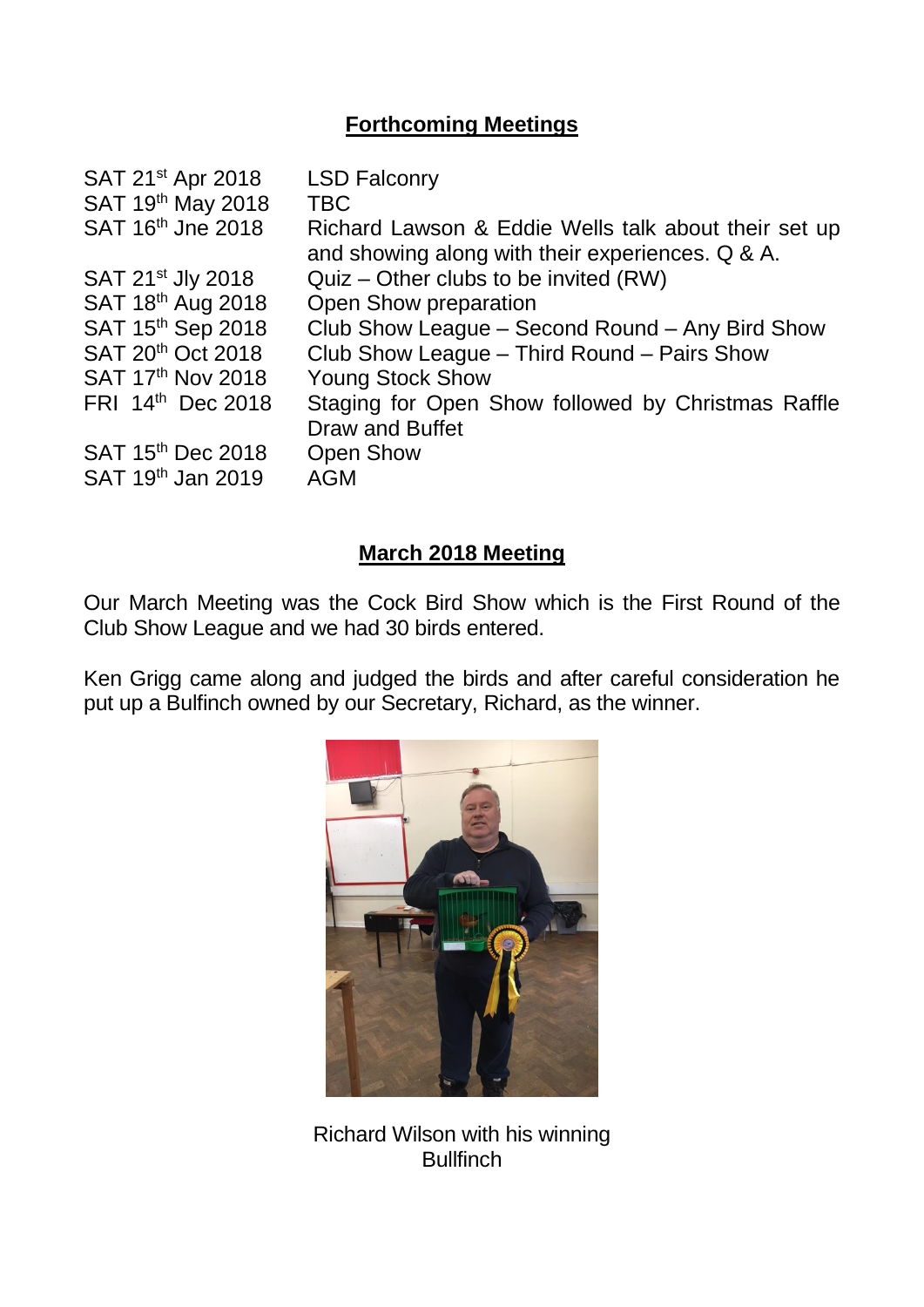The Junior Section was won by two brothers, Tony and Davy Heys with a nice Gloster, and Richard presented them with a Cup.

The Dagenham CBS Show League Table is as follows after the first of three **Shows** 

| Dagenham Show League 2018 (after First Round) |                       |                                |               |                     |  |  |  |
|-----------------------------------------------|-----------------------|--------------------------------|---------------|---------------------|--|--|--|
|                                               | <b>Name</b>           | <b>Birds</b><br><b>Benched</b> | <b>Points</b> | Average<br>per bird |  |  |  |
| 1                                             | <b>Steve Wallis</b>   | 6                              | 153           | 25.5                |  |  |  |
| 2                                             | <b>Richard Wilson</b> | 6                              | 111           | 18.5                |  |  |  |
| 3                                             | <b>Fred Thorn</b>     | 6                              | 71            | 11.8                |  |  |  |
| $\overline{4}$                                | <b>George Philpot</b> | 6                              | 55            | 9.1                 |  |  |  |
| 5                                             | Roger Mack            | 4                              | 45            | 11.2                |  |  |  |
| 6                                             | Davy & Tommy Hays     | 2                              | 30            | 15                  |  |  |  |

Saturday morning meetings seem to be working. We had approximately 30 Members and they were all sitting and chatting together. All seemed to be enjoying meeting up with friends, drinking tea and coffee, buying bits and pieces and also some birds.

We had four new Members – welcome to you all and I hope you enjoy your time at this friendly club. (Their details are shown below)

Also we welcome back a Member – Liam Lehane – who we have not seen for a couple of years

While looking round the Members that were there, it brought back memories of people who had been Members during all the years I have been at our Club. Morbid, I know, but when I was Secretary I used to attend all the funerals and at my side a lot of the time would be Mick Pegram. Alas, so many friends have died. The last of the long standing Members still at the Club are Beryl Blake, Mick Pegram and myself. Anyway, less of my rambling of the old days!!

#### \*\*\*\*\*\*\*\*\*\*\*\*\*\*\*

My first memory of birds was when I came over from Ireland just after the War. Before anyone asks, it was the Second World War, NOT the First (I am not that old!!)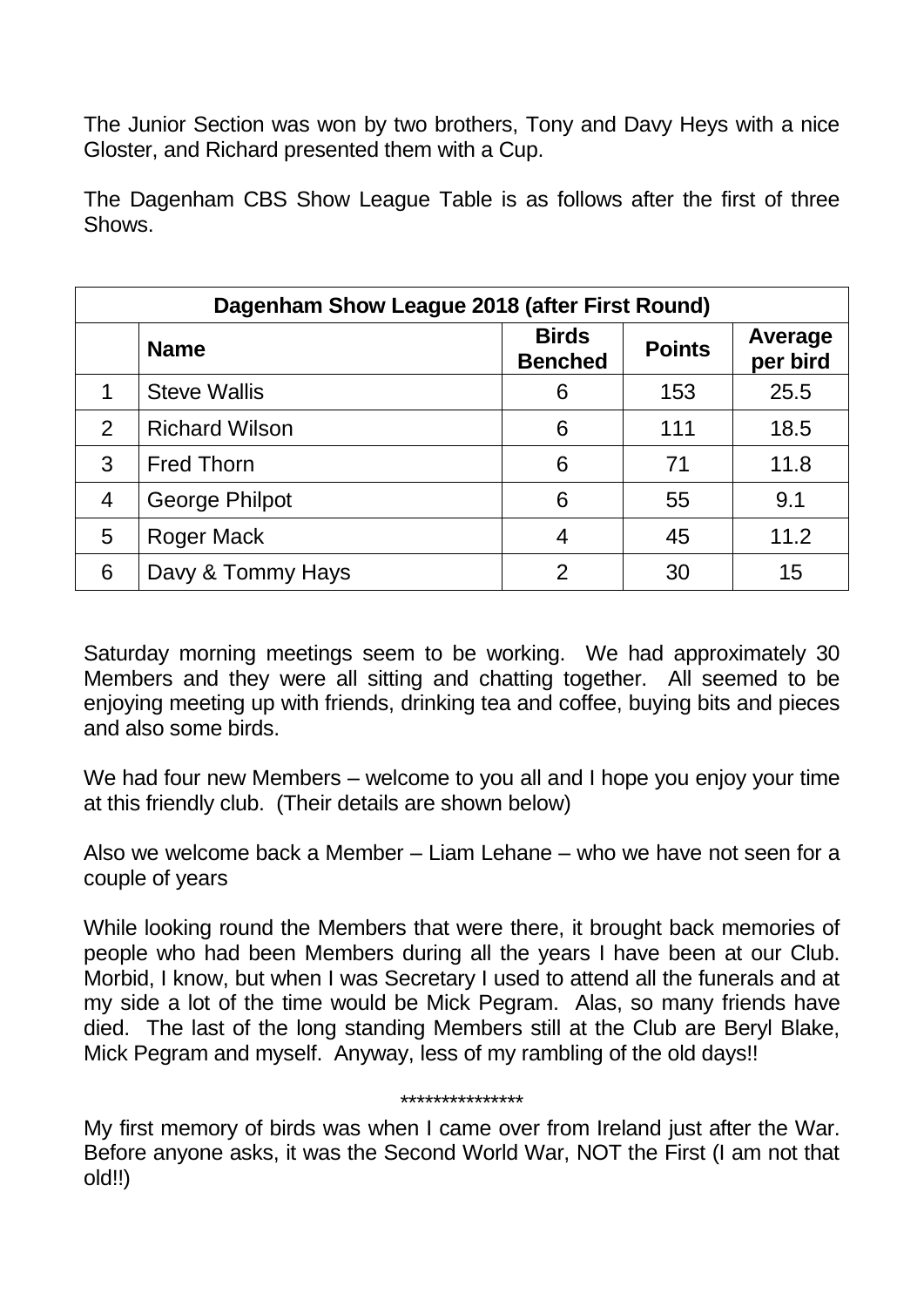We stayed with my granddad. He had an aviary in the garden and I loved standing watching the canaries flying around in it.

When we finally got our own house, one of the first things Dad did was to build a shed, put in some cages and get some Borders. We had Borders for many years before Dad changed to Yorkshires.

By now I was at work. I had seen some Norwich Canaries and, as soon as I could, I bought some. Dad extended the shed into an L-shape so I had my own side.

I had also fallen in love with British birds. So Dad and I built a flight at the back of the bird shed. This was 18' x 18' by about 8' high and we planted it out with shrubs. I had Goldies, Greenies, Redpolls, Bullies and Chaffs and I was fortunate to breed Redpoll x Goldies in this mixed flight.

I just used to love sitting outside watching the birds. To be continued……

Hope to see you all in April.

Pete Decort

## **For Sale**

If you have any birds or equipment for sale either bring them to the Club or let Pete know and we will put them in the next Newsletter

## **Treasurers Monthly Report for March 2018**

| Raffle made:         | £69.00 | Members present: | 28. |
|----------------------|--------|------------------|-----|
| Tea Bar made: £18.80 |        | New Members:     | 4   |

\*\*\*\*\*\*\*\*\*\*\*\*\*\*\*

Raffle

Fran won the First Prize of £50.00 from this month's Raffle

## **Our thanks to Vista Workspace Solutions for their continued sponsorship and the raffle prizes**